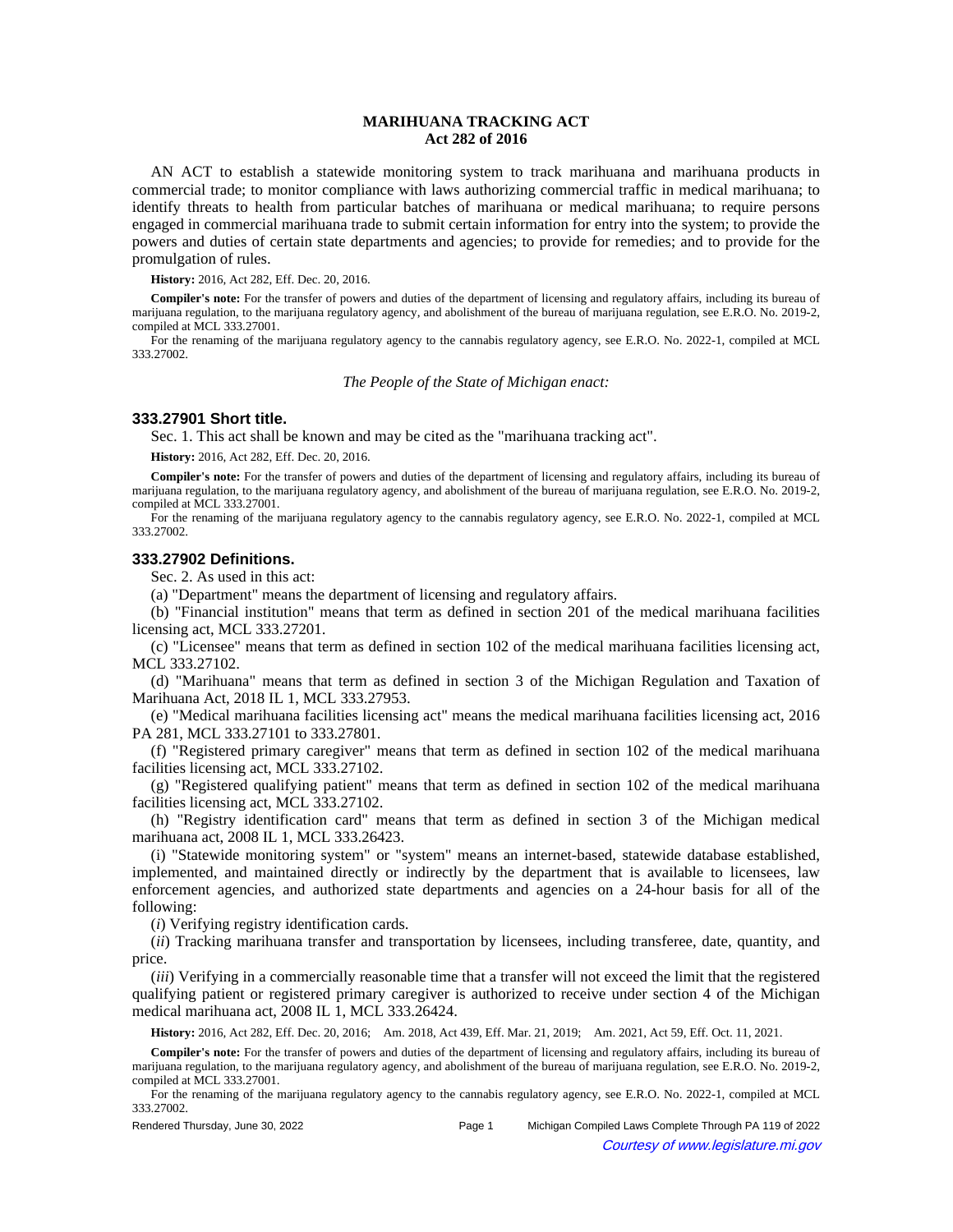## **333.27903 Statewide monitoring system; use as integrated marihuana tracking, inventory, and verification system; requirements; rules; bids; violation; termination of contract.**

Sec. 3. (1) The department shall establish a statewide monitoring system for use as an integrated marihuana tracking, inventory, and verification system. The system must allow for interface with third-party inventory and tracking systems as described in section 207 of the medical marihuana facilities licensing act to provide for access by this state, licensees, and law enforcement personnel, to the extent that they need and are authorized to receive or submit the information, to comply with, enforce, or administer this act; the Michigan medical marihuana act, 2008 IL 1, MCL 333.26421 to 333.26430; or the medical marihuana facilities licensing act.

(2) At a minimum, the system must be capable of storing and providing access to information that, in conjunction with 1 or more third-party inventory control and tracking systems under section 207 of the medical marihuana facilities licensing act, allows all of the following:

(a) Verification that a registry identification card is current and valid and has not been suspended, revoked, or denied.

(b) Retention of a record of the date, time, quantity, and price of each sale or transfer of marihuana to a registered qualifying patient or registered primary caregiver.

(c) Determination of whether a particular sale or transfer transaction will exceed the permissible limit established under the Michigan medical marihuana act, 2008 IL 1, MCL 333.26421 to 333.26430.

(d) Effective monitoring of marihuana seed-to-sale transfers.

(e) Receipt and integration of information from third-party inventory control and tracking systems under section 207 of the medical marihuana facilities licensing act.

(3) The department shall promulgate rules to govern the process for incorporating information concerning registry identification card renewal, revocation, suspension, and changes and other information applicable to licensees, registered primary caregivers, and registered qualifying patients that must be included and maintained in the statewide monitoring system.

(4) The department shall seek bids to establish, operate, and maintain the statewide monitoring system under this section. The department shall do all of the following:

(a) Evaluate bidders based on the cost of the service and the ability to meet all of the requirements of this act; the Michigan medical marihuana act, 2008 IL 1, MCL 333.26421 to 333.26430; and the medical marihuana facilities licensing act.

(b) Give strong consideration to the bidder's ability to prevent fraud, abuse, and other unlawful or prohibited activities associated with the commercial trade in marihuana in this state, and the ability to provide additional tools for the administration and enforcement of this act; the Michigan medical marihuana act, 2008 IL 1, MCL 333.26421 to 333.26430; and the medical marihuana facilities licensing act.

(c) Institute procedures to ensure that the contract awardee does not disclose or use the information in the system for any use or purpose except for the enforcement, oversight, and implementation of the Michigan medical marihuana act, 2008 IL 1, MCL 333.26421 to 333.26430, or the medical marihuana facilities licensing act.

(d) Require the contract awardee to deliver the functioning system by 180 days after award of the contract.

(5) The department may terminate a contract with a contract awardee under this act for a violation of this act. A contract awardee may be debarred from award of other state contracts under this act for a violation of this act.

**History:** 2016, Act 282, Eff. Dec. 20, 2016.

**Compiler's note:** For the transfer of powers and duties of the department of licensing and regulatory affairs, including its bureau of marijuana regulation, to the marijuana regulatory agency, and abolishment of the bureau of marijuana regulation, see E.R.O. No. 2019-2, compiled at MCL 333.27001.

For the renaming of the marijuana regulatory agency to the cannabis regulatory agency, see E.R.O. No. 2022-1, compiled at MCL 333.27002.

### **333.27904 Confidentiality; exemption from disclosure; exceptions.**

Sec. 4. (1) The information in the system is confidential and is exempt from disclosure under the freedom of information act, 1976 PA 442, MCL 15.231 to 15.246. Information in the system may be disclosed pursuant to subsection (2) or for purposes of enforcing this act; the Michigan medical marihuana act, 2008 IL 1, MCL 333.26421 to 333.26430; and the medical marihuana facilities licensing act.

(2) A licensee may, in writing, authorize the department to disclose the licensee's information in the system described in section 3(2)(a) to (c) to a financial institution identified in the authorization. Upon receiving written authorization under this subsection, the department shall disclose the licensee's information described in section  $3(2)(a)$  to (c) to a financial institution identified in the authorization.

Rendered Thursday, June 30, 2022 Page 2 Michigan Compiled Laws Complete Through PA 119 of 2022 Courtesy of www.legislature.mi.gov